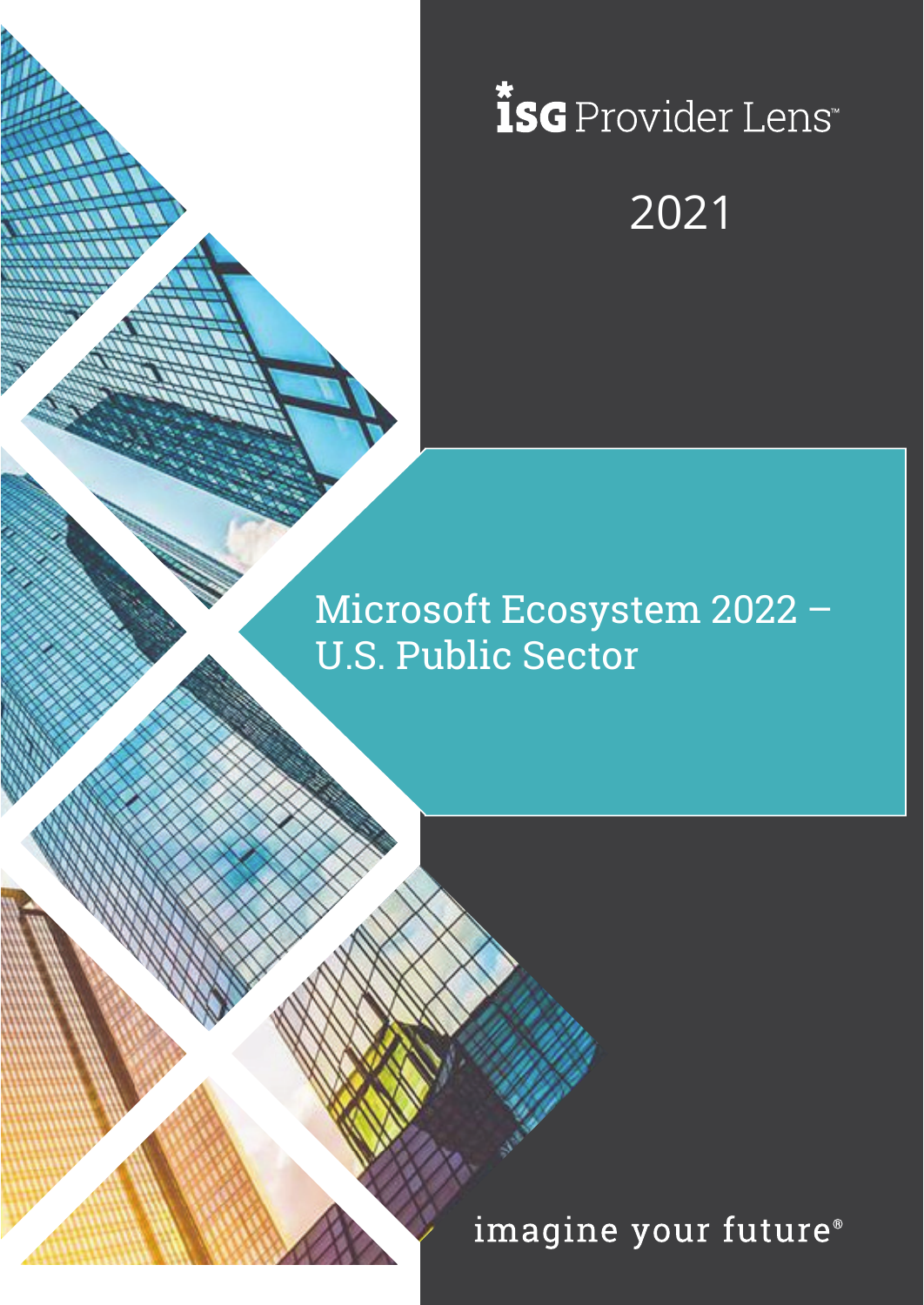ISG (Information Services Group) (NASDAQ: III) is a leading global technology research and advisory firm. A trusted business partner to more than 700 clients, including 75 of the top 100 enterprises in the world, ISG is committed to helping corporations, public sector organizations, and service and technology providers achieve operational excellence and faster growth. The firm specializes in digital transformation services, including automation, cloud and data analytics; sourcing advisory; managed governance and risk services; network carrier services; technology strategy and operations design; change management; market intelligence and technology research and analysis. Founded in 2006 and based in Stamford, Conn., ISG employs more than 1,300 professionals operating in more than 20 countries — a global team known for its innovative thinking, market influence, deep industry and technology expertise, and world-class research and analytical capabilities based on the industry's most comprehensive marketplace data. For more information, visit www.isg-one.com.

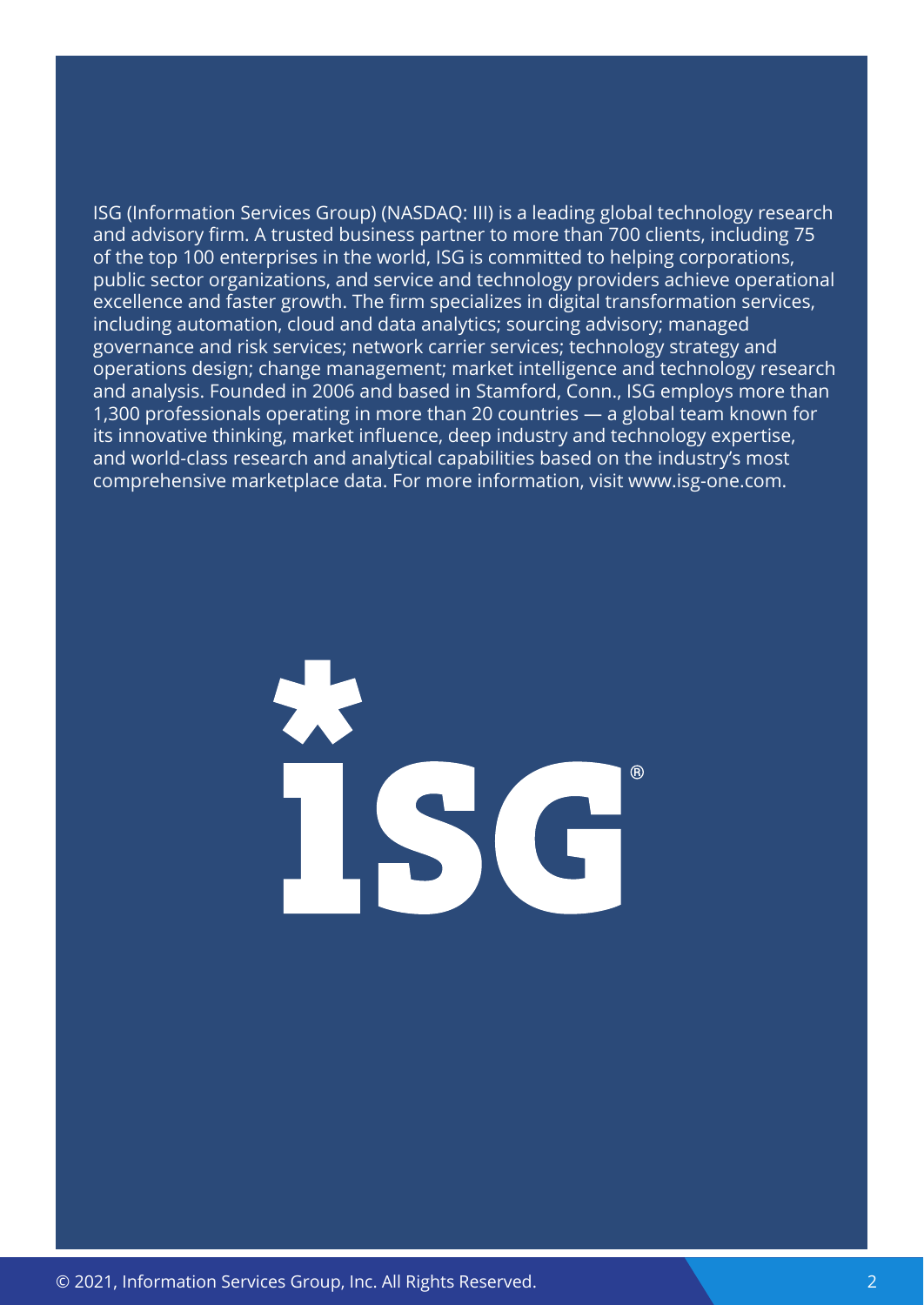### Table of Contents

© 2021 Information Services Group, Inc. All rights reserved. Reproduction of this publication in any form without prior permission is strictly prohibited. Information contained in this report is based on the best available and reliable resources. Opinions expressed in this report reflect ISG's judgment at the time of this report and are subject to change without notice. ISG has no liability for omissions, errors or completeness of information in this report. ISG Research™ and ISG Provider Lens™ are trademarks of Information Services Group, Inc.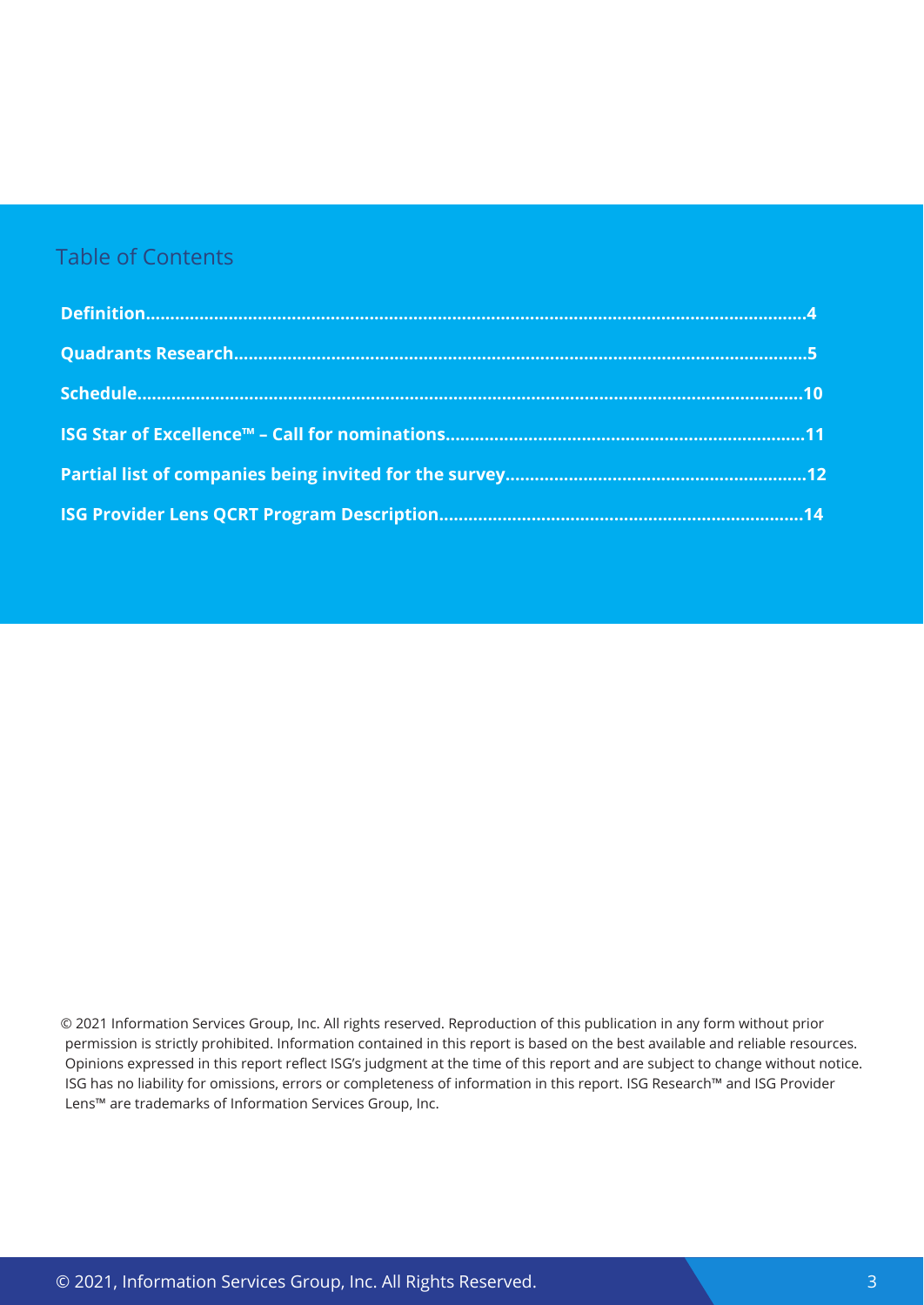# <span id="page-3-0"></span>Definition

Microsoft is one of the most established technology providers worldwide, with a network of thousands of partners that augment its capabilities and aid government agencies in adopting its technology. This network has been through a series of tectonic shifts over the past five years, as Satya Nadella transformed the technology giant and its commercial partner organization in his role as CEO. In that same period, digital transformation has taken over the enterprise technology landscape, requiring a new generation of software and services from Microsoft and its partners.

To address these needs, Microsoft has honed its focus to three core areas: its Azure cloud platform, the Microsoft 365 suite of productivity experiences, which includes Windows 10 and Office 365, and the Dynamics 365 suite of business applications. Partners are now evaluated on their ability to drive usage of the Microsoft cloud services that comprise these core product areas. To succeed, service providers must provide government agencies with a robust set of services complete with forward-thinking capabilities, backed by a rich relationship with Microsoft that can inform future developments.

ISG Public Sector Provider Lens™ research studies examine, explain, and provide guidance regarding the business software platforms, solutions, tools, services, and providers that help improve how public sector organizations operate - and enable transformation toward digital realities. This study focuses on Microsoft Ecosystem services, transformation consulting services, and software platforms.

This ISG Provider Lens™ study offers the following to IT decision-makers in U.S. public sector organizations:

- Transparency in the strengths and weaknesses of providers/service providers.
- Differentiated positioning of service providers in relevant areas.
- Insight into the scope of capabilities and improvements that are available.
- A view of leading providers, rising stars, and contenders offering these services and software platforms.

This study serves as an important decision-making basis for positioning, key relationships and go-to-market considerations. ISG advisors and public sector clients also use information from these reports to evaluate their current solutions, provider relationships, and potential engagements.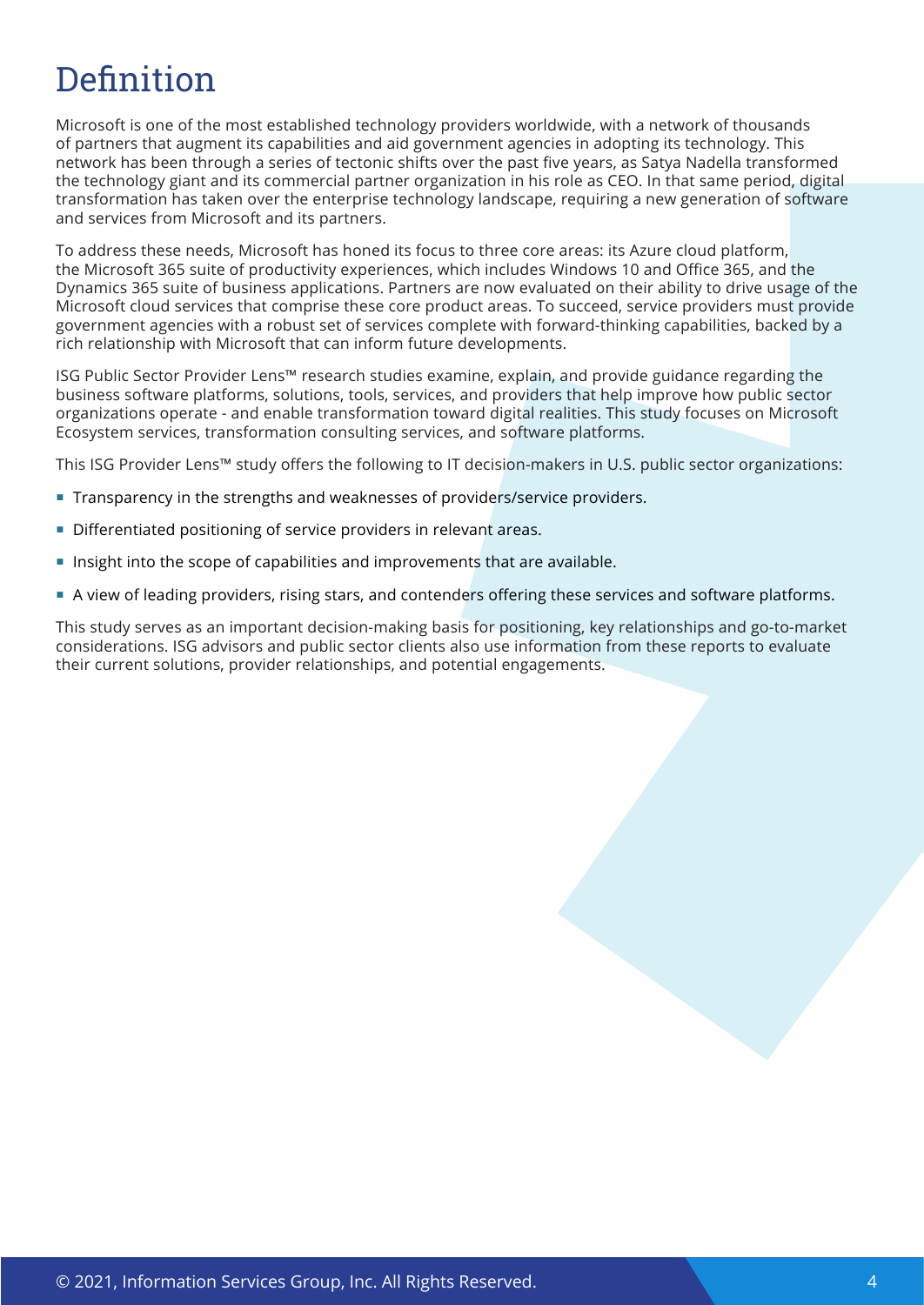# <span id="page-4-0"></span>Quadrants Research

The ISG Provider Lens™ U.S. Public Sector - Microsoft Partner Ecosystem 2022 study includes the following quadrants:

| Microsoft Ecosystem 2022 - U.S. Public Sector |  |  |  |
|-----------------------------------------------|--|--|--|
| Microsoft 365 Services                        |  |  |  |
| Dynamics 365 Services                         |  |  |  |
| Source: ISG 2021                              |  |  |  |
|                                               |  |  |  |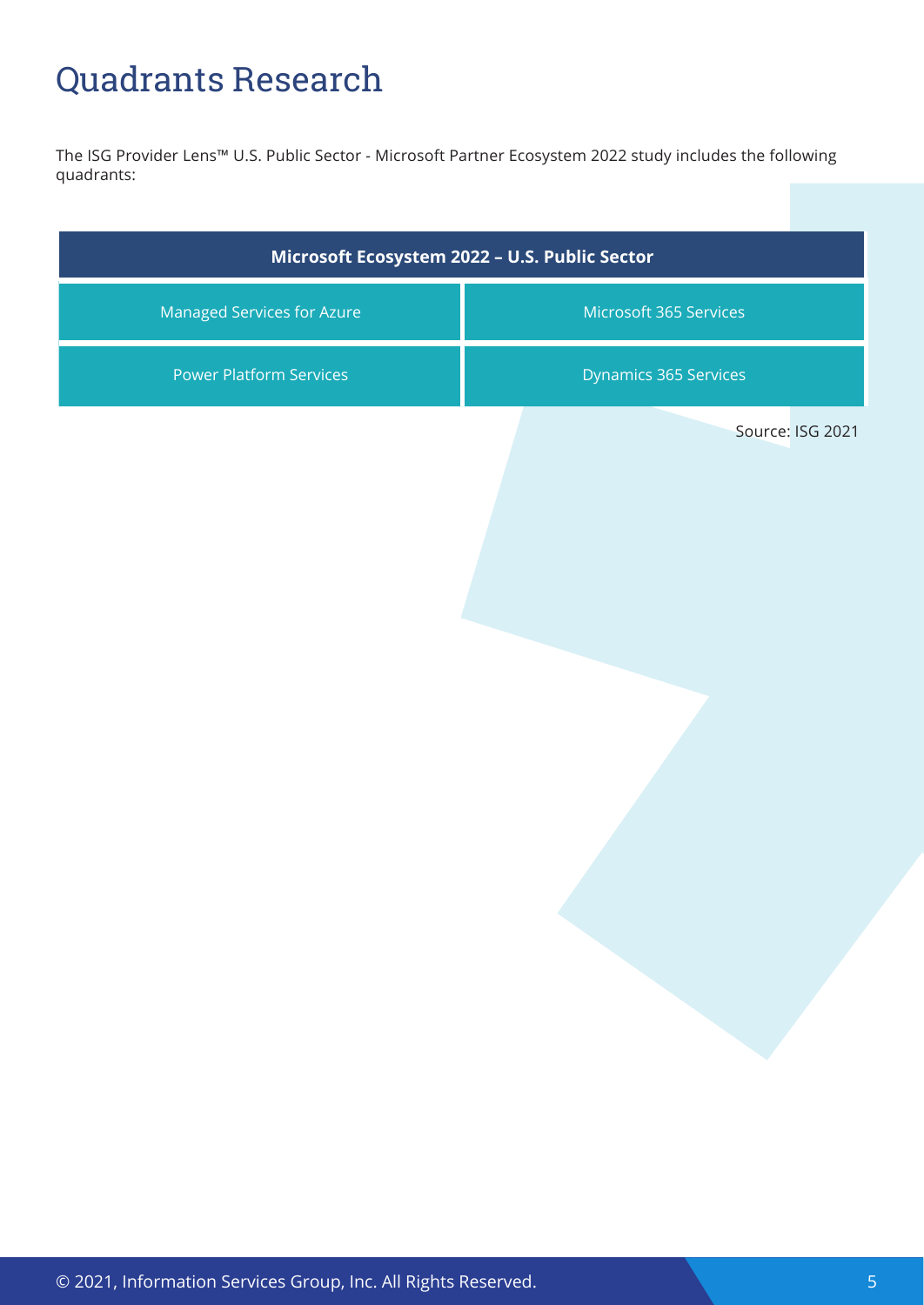### Managed Services for Azure

This quadrant evaluates managed public cloud service providers (MSPs) that offer professional and managed services that augment Azure's built-in capabilities, including IaaS and PaaS. These services include provisioning, real-time and predictive analysis, and monitoring and management of a customer's public cloud or multi-cloud environments. The aim is to maximize performance of cloud workloads, reduce costs and ensure compliance and security. Typically, specially developed or licensed cloud management platforms (CMPs) and tools are used to provide customers with the highest level of automation and the necessary transparency over the managed cloud resource pool, in terms of capacity utilization and costs, including independent management.

The provided services typically include:

- − Professional services for the management and monitoring of CPU, memory, databases, operating systems, microservices, virtual machine or container services
- − Update and patching services for operating systems, middleware and applications
- − Service portal for cost management (charge back and show back) and identity management or IT service management
- − Governance and compliance management
- − Supporting services such as incident management, configuration, security services and automation setup

- Experience in designing, building and managing public and multi-cloud environments with a focus on Microsoft Azure
- Support in the development of software code, cloud-native and legacy system integration
- Experience in implementing both Agile and DevOps as well as in integrating with enterprise clients' existing processes
- **Experience in application programming interface (API) automation and cloud analytics**
- Well-developed security practices and capabilities
- Number and location of provider resources that assist agencies with Microsoft Azure
- Strength of the provider's partnership with Microsoft, measured by the number and category of relevant certifications, duration of relationship with Microsoft, and evidence of strategic cooperation between the provider and Microsoft around Azure.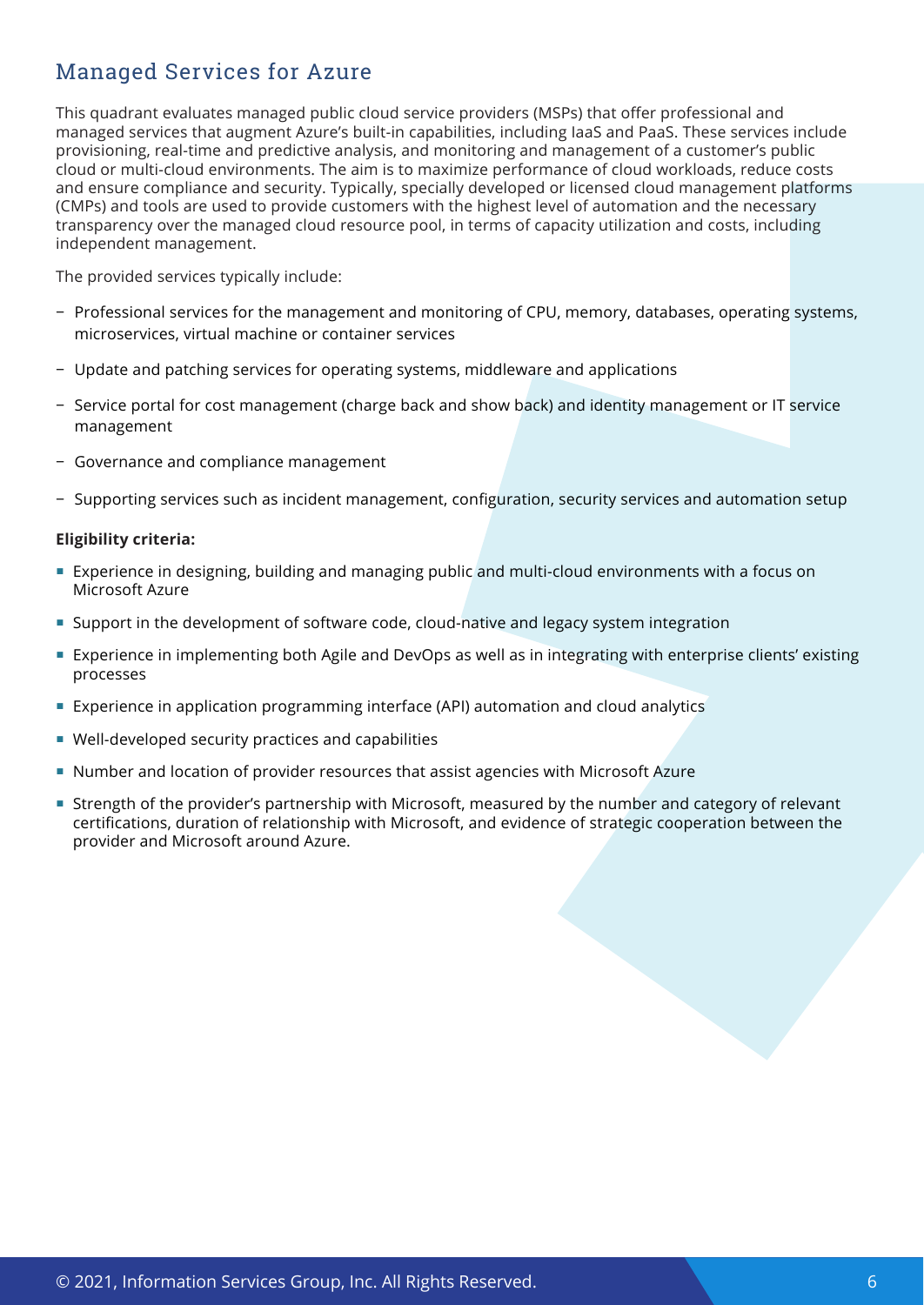### Microsoft 365 Services

This quadrant evaluates service providers that aid agencies with the adoption, integration and ongoing operation of Microsoft 365, Microsoft's SaaS-based productivity suite.

These services go beyond provisioning and migrating to Microsoft 365 to focus on a quick, deviceindependent, high-quality productivity suite that enables seamless teamwork, regardless of location and is adapted to the role of the user. From the client's perspective, Microsoft 365 is about collaboration and the integration of dispersed teams, which requires integration and implementation services. This quadrant will also include evaluations of support for Windows as a part of a provider's overall Microsoft 365 service portfolio.

Implementing SaaS-based workplace environments is a challenge for every enterprise client. ISG observes many pitfalls around collaboration, unified communication, file storage and performance, as well as license cost, provisioning procedures and maintenance plans. Additional challenges include efforts towards data integration, process integration and application integration. Providers in this space must be able to go beyond implementing Microsoft 365 at a basic level and address these deeper problems head-on.

- Service portfolio that includes technical consulting, license purchases, integration of Microsoft 365 modules, implementation and operation
- Forward-thinking offerings that integrate with Microsoft 365 to create a modern workplace for agency clients (for example, HoloLens development and Teams bot creation)
- Management of Microsoft Office APIs to ensure appropriate use and increased agency productivity
- Ability to migrate customer workplaces to modern cloud environments and Workplace-as-a-Service (WaaS) models.
- Provisioning of Microsoft 365-based unified endpoint suites through integration with state-of-the-art identity and access management (IAM) technology and mobile device management (MDM) software (Intune or other).
- Strength of the provider's partnership with Microsoft, measured by the number and category of relevant certifications it holds (including Office 365, Intune, Windows and Azure), length of relationship with Microsoft and evidence of strategic cooperation between the provider and Microsoft around the modern workplace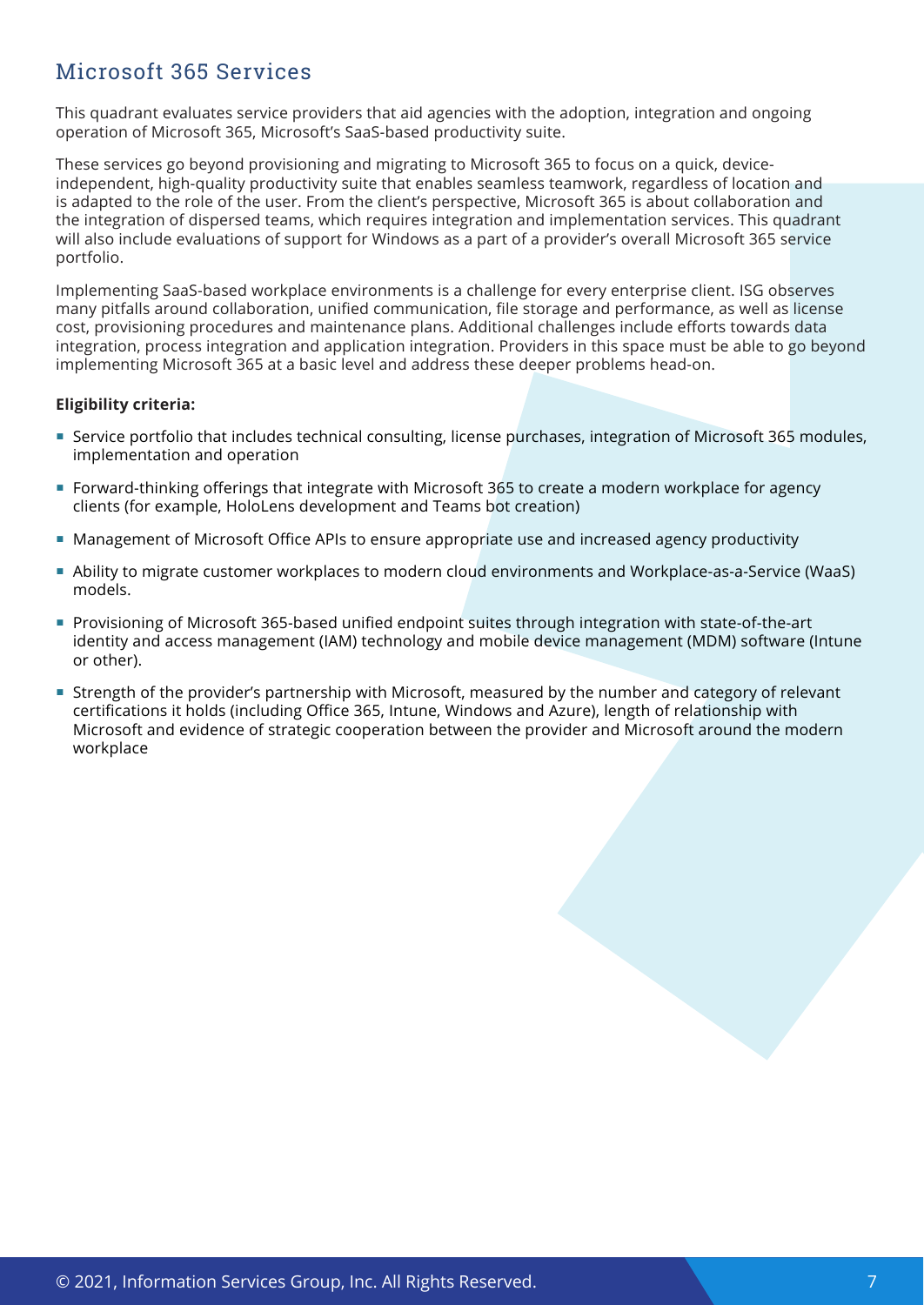### Dynamics 365 Services

This quadrant evaluates service providers that assist agencies with the selection, integration, customization and operation of Microsoft's cloud-based Dynamics 365 enterprise resource planning (ERP) and customer relationship management (CRM) software.

The services focus on the digitalization of business processes through the use of ERP and CRM software. Service providers and system integrators are eager to support the user companies in the analysis of nondigital processes and the transformation of these processes via solutions from Dynamics 365.

In addition, the study considers topics such as data integration with and transfer from legacy systems. Furthermore, it examines the way providers handle software lifecycle and user support, including escalation handling, change management, optimization and reporting. Providers in this space demonstrate a strong understanding of the way their services and the Dynamics 365 solution impact the missions of agencies.

- Scope and depth of the provider's service portfolio with regard to the implementation, customization, provisioning and support of Microsoft Dynamics 365
- Number and location of employees who provide Dynamics 365 services
- Ability to understand the client's workloads regarding the transformation of ERP or CRM software.
- Strength of the provider's partnership with Microsoft, measured by the number and category of relevant certifications held, duration of relationship with Microsoft and evidence of strategic cooperation between the provider and Microsoft
- Support of digital transformation processes in user agencies as a part of Dynamics 365 adoption
- Variety, applicability and maturity of pricing and payment models that match the needs of agencies adopting and using Dynamics 365
- Robustness of provider's process for implementation, including the use of Agile and DevOps methodologies, plus relevant automation for service delivery and quality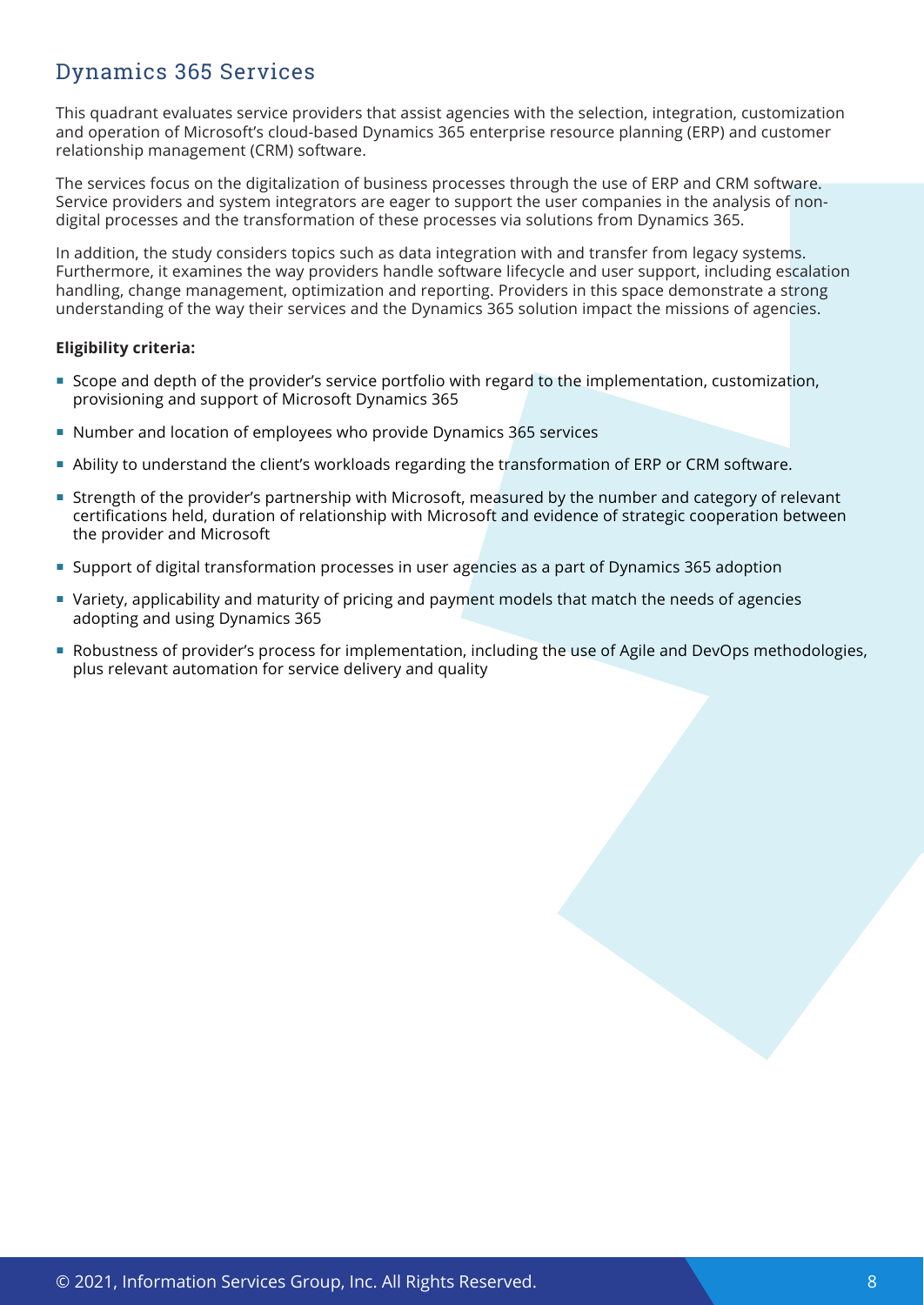### Power Platform Services

This quadrant evaluates providers that assist with implementation and offer advanced training related to the Microsoft Power Platform. Client agencies utilize the services delivered by the providers to create new and sophisticated software applications. The new solutions based on the Power Platform are intended to support digital transformation for the client agency, to provide new insights into operations and to optimize processes. Providers in this space not only use the Power Platform capabilities available, but also educate agencies on the best practices for development. They should master the integration with a variety of Microsoft and other business apps such as Office 365, Dynamics 365 and Azure, as well as advanced concepts such as DevOps, DataOps or MLOps.

The providers in this quadrant show the capabilities in understanding the agencies' objectives and missions, exhibit data literacy and skills for providing guidance to a client. Guidance should include a holistic approach, with an eye on details for realizing agency objectives.

- − Services that support enterprise adoption of all Power Platform solutions ― Power BI, Power Apps, Power Automate and Power Virtual Assistant
- − Structured and proprietary offerings that enable easy adoption of Power Platform solutions and streamline ongoing operation of this software
- − Technical support capabilities that assist agencies with the adoption and management of platform solutions
- − Offer clear benefits related to the use of platform solutions
- − Number and location of employees with relevant certifications for Power Platform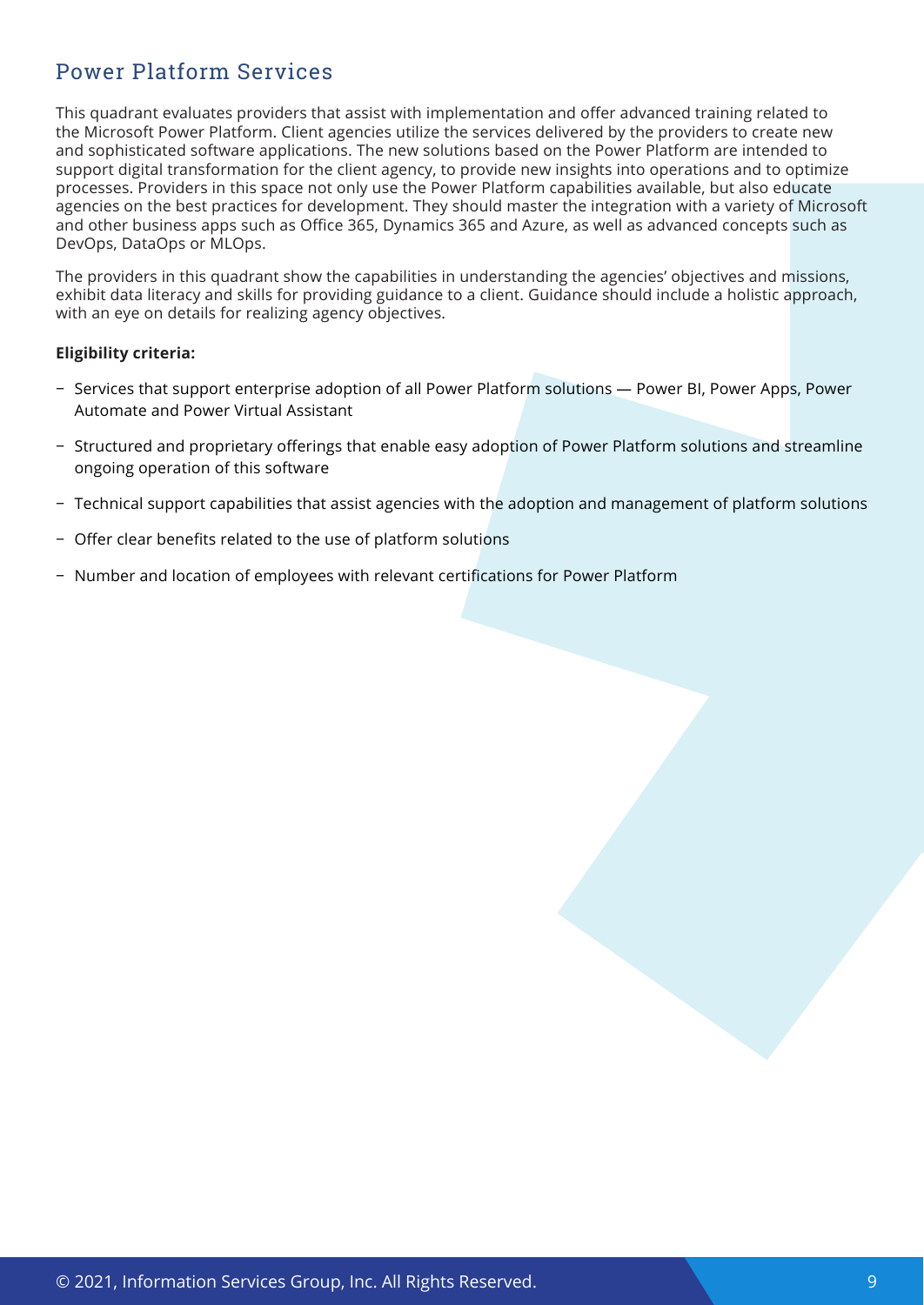# <span id="page-9-0"></span>Schedule

The research and main survey phase takes place between **November 2021 and December 2021**, followed by the evalution, analysis and validation phase between January and February/March.

Selected results will be presented to the media in **April 2022**.

\*You can download the questionnaire on an online platform. We will provide you with your individual link in our invitation via email.

#### **Milestones Beginning**

Launch November 03, 2021 Begin sneak previews **January 31, 2022** Content provisioning and March 4, 2022 Press release April 2022

Survey (questionnaire and briefing) November 03, 2021 - November 30, 2021

#### **Research Production Disclaimer:**

ISG collects data for the purposes of writing research and creating provider/vendor profiles. The profiles and supporting data are used by ISG advisors to make recommendations and inform their clients of the experience and qualifications of any applicable provider/vendor for outsourcing the work identified by clients. This data is collected as part of the ISG FutureSource process and the Candidate Provider Qualification (CPQ) process. ISG may choose to only utilize this collected data pertaining to certain countries or regions for the education and purposes of its advisors and not produce ISG Provider Lens™ reports. These decisions will be made based on the level and completeness of the information received directly from providers/vendors and the availability of experienced analysts for those countries or regions. Submitted information may also be used for individual research projects or for briefing notes that will be written by the lead analysts.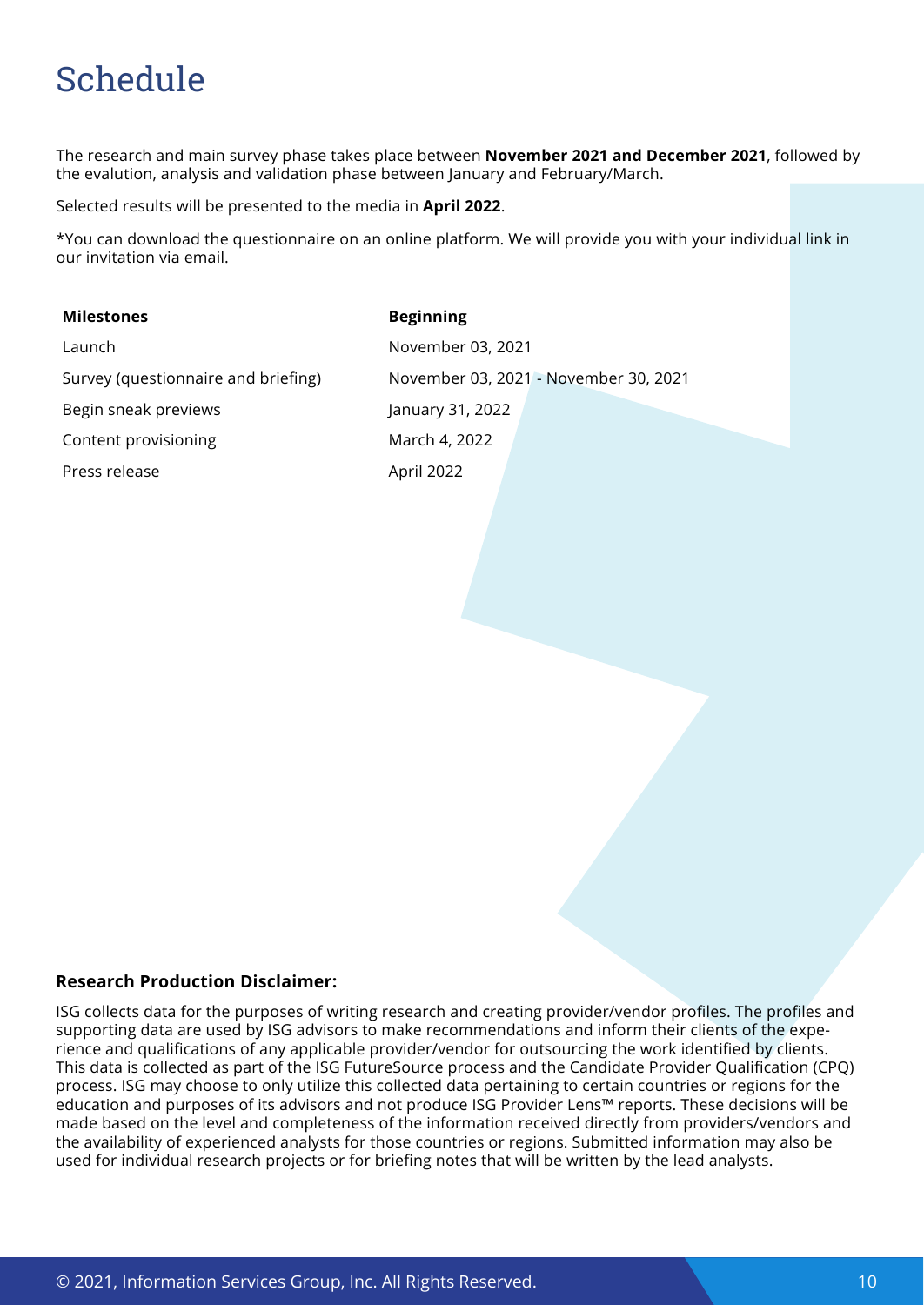# <span id="page-10-0"></span>ISG Star of Excellence ™ – Call for nominations.

The Star of Excellence is an independent recognition of excellent service delivery based on the concept of "Voice of the Customer." The Star of Excellence is a program, designed by ISG, to collect client feedback about service providers' success in demonstrating the highest standards of client service excellence and customer centricity.

The global survey is all about services that are associated with IPL studies. In consequence, all ISG Analysts will be continuously provided with information on the customer experience of all relevant service providers. This information comes on top of existing first-hand advisor feedback that IPL leverages in context of its practitioner-led consulting approach.

Providers are invited to [nominate](https://isg-one.com/research/star-of-excellence/nominate) their clients to participate. Once the nomination has been submitted, ISG sends out a mail confirmation to both sides. It is self-evident that ISG anonymizes all customer data and does not share it with third parties.

It is our vision that the Star of Excellence will be recognized as the leading industry recognition for client service excellence and serve as the benchmark for measuring client sentiments.

To ensure your selected clients complete the feedback for your nominated engagement please use the Client nomination section on the Star of Excellence [website.](https://isg-one.com/research/star-of-excellence)

We have set up an email where you can direct any questions or provide comments. This email will be checked daily, please allow up to 24 hours for a reply. Here is the email address: *[ISG.star@isg-one.com](mailto:ISG.star%40isg-one.com?subject=)*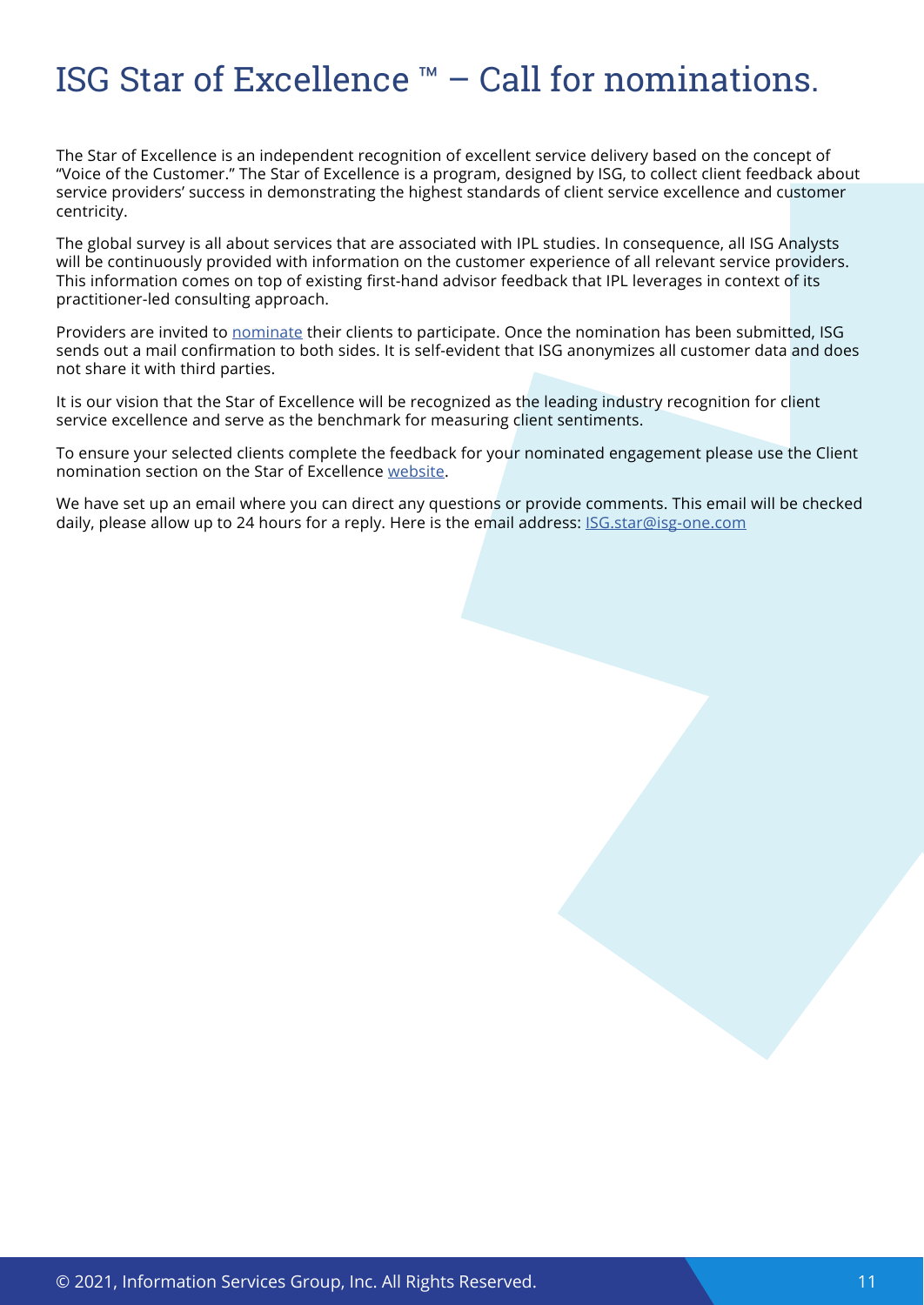# <span id="page-11-0"></span>Partial list of companies being invited for the survey

**Are you in the list or do you see your company as relevant provider that is missing in the list?** Then feel free to contact us to ensure your active participation in the research phase.

| Accenture (Avanade)                 | <b>HCL</b>                        | Protiviti                        |  |
|-------------------------------------|-----------------------------------|----------------------------------|--|
| Arvato                              | Henson Group                      | <b>PWC</b>                       |  |
| Atos                                | <b>Hewlett Packard Enterprise</b> | <b>Qwest Government Services</b> |  |
| Capgemini                           | Hexaware                          | Rackspace Inc.                   |  |
| <b>Carahsoft Technology</b>         | Hitachi America                   | Rand Corp.                       |  |
| Cloudreach                          | <b>HSO Enterprise Solutions</b>   | Right! Systems, Inc. (RSI)       |  |
| Cognizant                           | <b>IBM</b>                        | Softchoice                       |  |
| Crayon Software Experts             | ICF International                 | SoftwareONE                      |  |
| Dell                                | Infogain                          | Sycor                            |  |
| Deloitte                            | Infosys                           | Synoptek                         |  |
| <b>DXC</b>                          | <b>KPMG International</b>         | <b>TCS</b>                       |  |
| Encore                              | Lockheed Martin                   | <b>Tech Mahindra</b>             |  |
| Ensono                              | Logicalis                         | Trianz                           |  |
| Fujitsu                             | LTI                               | Unisys                           |  |
| <b>General Dynamics</b>             | Mindtree                          | <b>Verizon Communications</b>    |  |
| <b>Grant Thornton International</b> | <b>NTT DATA</b>                   | Wipro                            |  |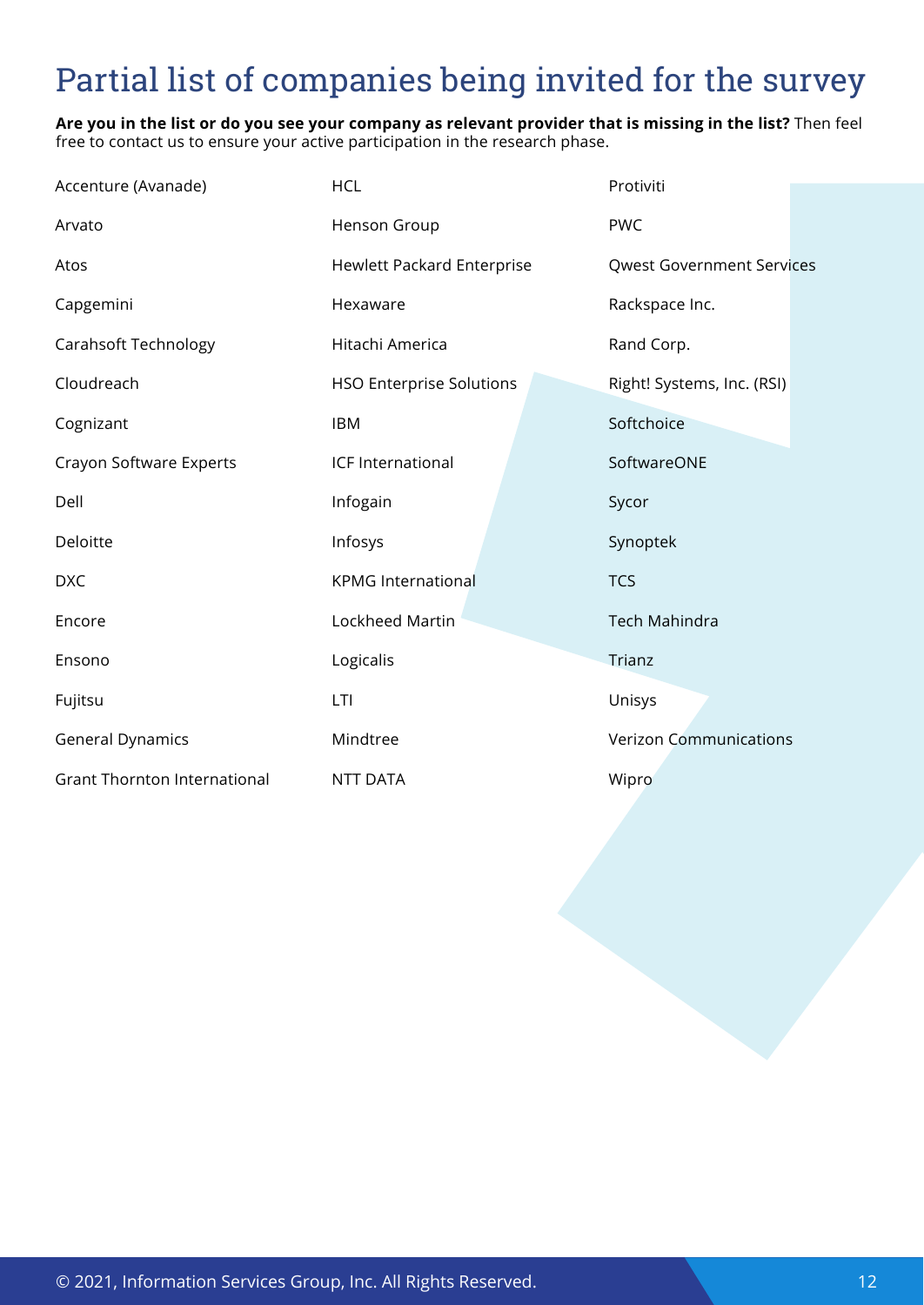# Contacts for this study

### **Do you need any further information?**

If you have any questions, please do not hesitate to contact us at **Smita.Subhash@isg-one.com**.



Smita Subhash Global Project Manager



Sonam Chawla Research Analyst



Peter Crocker Lead Author U.S. Public Sector



Katharina Kummer Research Analyst



Bruce Guptill Author U.S. Public Sector